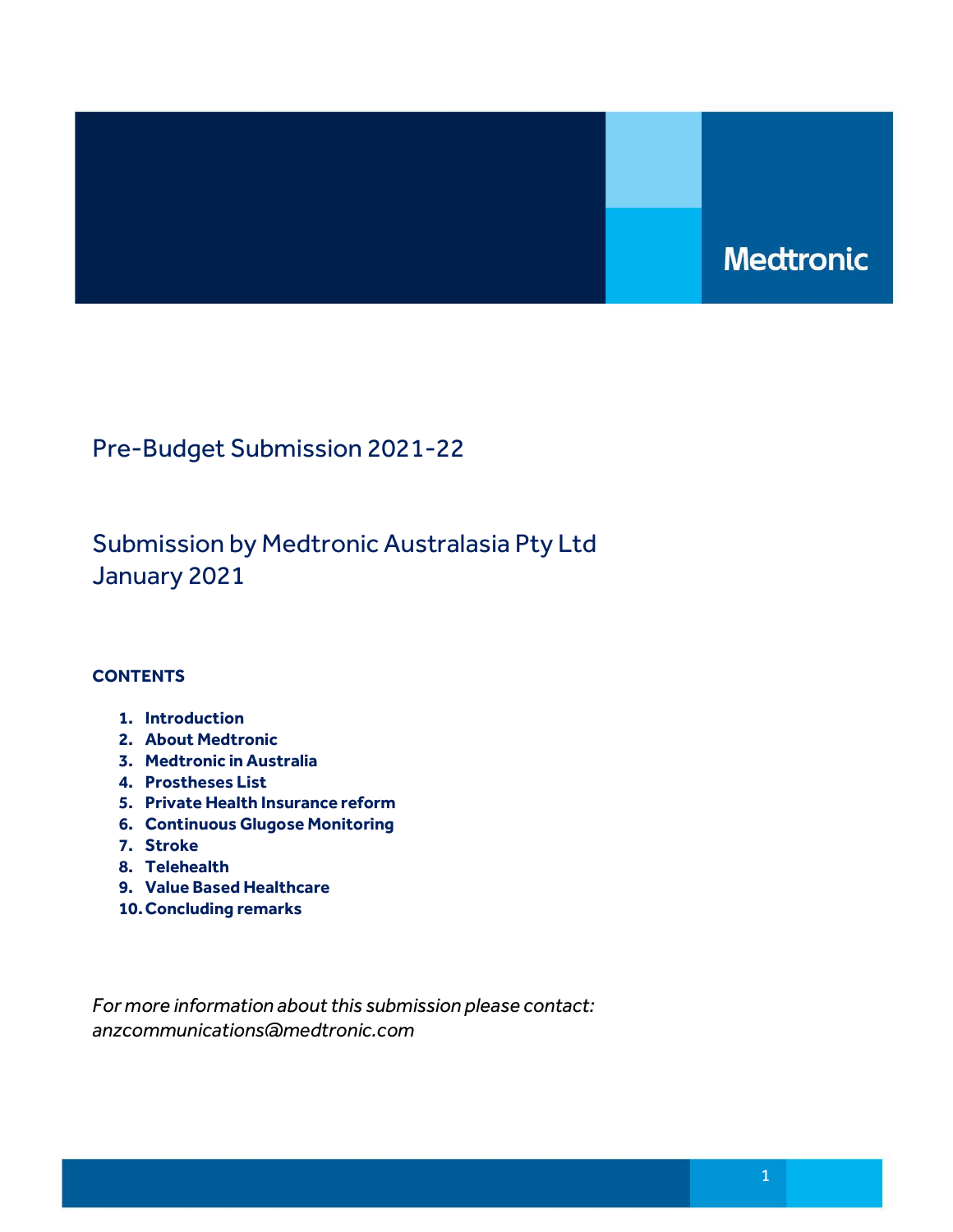# Introduction

Medtronic Australasia is pleased to provide this pre-Budget submission for consideration as part of the 2021/22 Federal Budget.

The COVID-19 pandemic has left an indelible mark across the globe and with all those working in, or with, the healthcare sector. As the impact of the pandemic continues to be felt across our healthcare system, businesses and workplaces, we appreciate that it is the Government's ongoing response to COVID-19 and recovery that will frame the measures in this year's Budget.

There are a number of lessons from COVID-19 that we can all take forward as we work to ensure the future strength of our healthcare system and the health of patients, including the way we collaborate with patients and the role of the medical technology sector in saving lives and maintaining health.

Medical technologies are a vital part of our healthcare system. The sector is constantly innovating to evolve healthcare and therapies and greatly improve healthcare outcomes, while also reducing costs.

This submission will focus on the potential impact of reform to the structure and operation of the Australian Government's Prostheses List, as well as some specific therapy areas that would benefit from consideration in this Budget due to their cost effectiveness and broad patient benefits.

## About Medtronic

Making healthcare better is our priority, and we believe medical technology can play an even greater role in improving people's lives. As a global leader in medical technology, services and solutions, Medtronic improves the health and lives of millions of people each year. We believe our deep clinical, therapeutic and economic expertise can help address the complex challenges — such as rising costs, ageing populations, and the burden of chronic disease — faced by families and healthcare systems today.

But we can't do it alone. That's why we're committed to partnering in new ways and developing powerful solutions that deliver better patient outcomes. Medtronic provides a wide range of products, therapies and services with the emphasis on providing a complete continuum of care to diagnose, prevent, treat and monitor chronic and acute conditions.

Our technologies encompass several areas, including:

- Cardiac Rhythm Disease Management (pacemakers, defibrillators);
- Cardiovascular (heart valves, surgical ablation, coronary & endovascular stents);
- Neurovascular (revascularisation and embolisation technologies) ;
- Venous (endovenous therapy);
- Diabetes (insulin pumps & continuous glucose monitoring);
- Neuromodulation (neurostimulation including brain, spine & sacral and intrathecal baclofen pumps);
- **Spine & Biologics (fixation & stabilisation plates, rods & screws);**
- Surgical Technologies (ear, nose & throat and cranial implant, surgical and navigation equipment); and,
- Surgical Innovations (stapling, trocars and access instruments) and Surgical Robotics.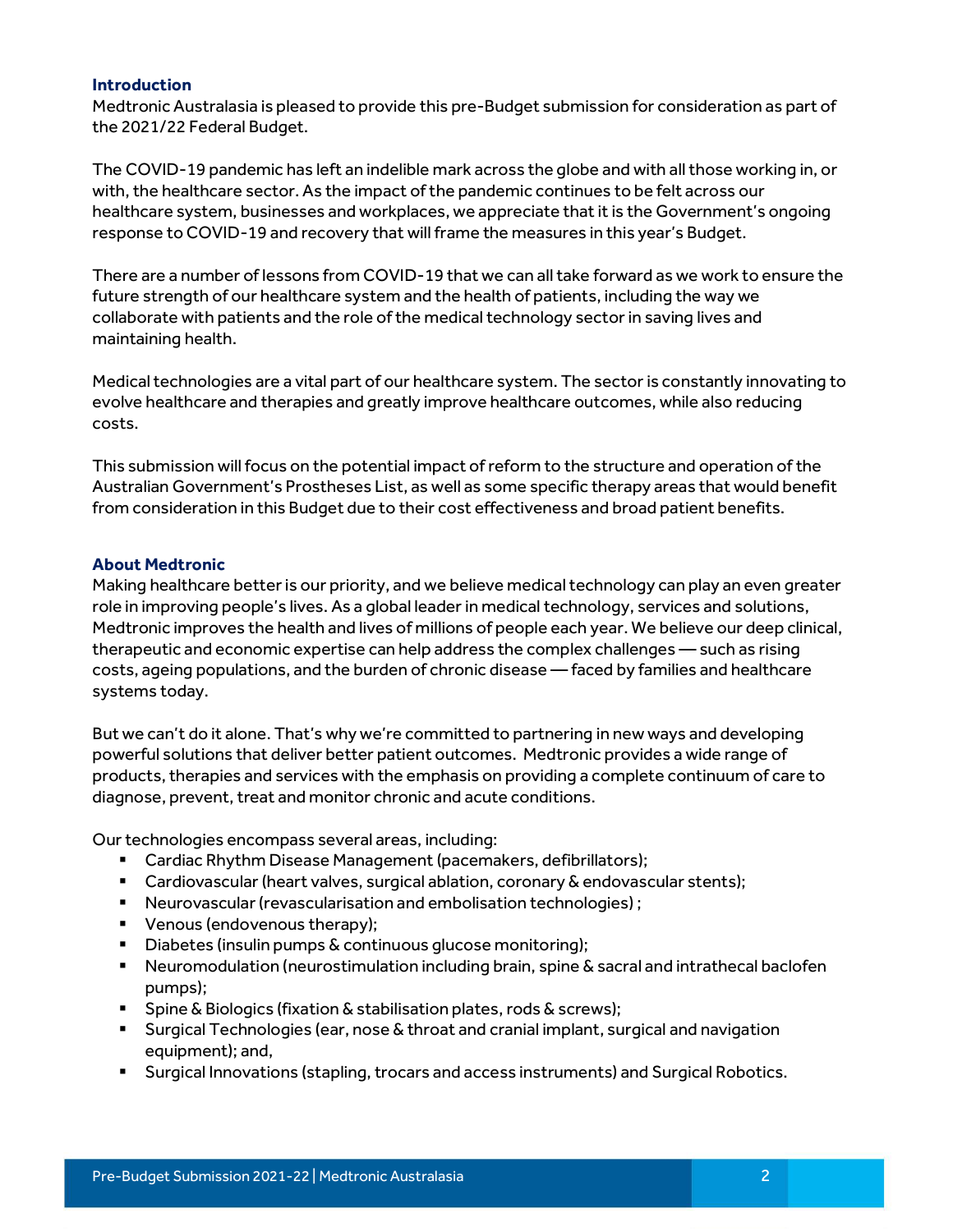Since the late 1940s, we have been working with others to alleviate pain, restore health, and extend life. We are now among the world's largest medical technology, services and solutions companies, employing more than 85,000 people worldwide, serving physicians, hospitals and patients in more than 160 countries.

## Medtronic in Australia

For over 40 years, Medtronic has been committed to Australian patients. We are now headquartered in Macquarie Park, NSW, with employees across the country.

Medtronic has been conducting clinical trials in Australia for over a decade and our clinical trials in Australia have included first-in-human studies covering conditions such as coronary artery disease, end stage renal disease and hypertension.

We are active members of the Medical Technology Association of Australia (MTAA) and support the industry's Code of Conduct.

## Prostheses List

There are strong elements embedded in our healthcare system to enable patients to access innovative medical technology, including the Prostheses List (PL), administered by the Australian Government.

Medtronic Australasia strongly supports the Prostheses List which sets the prostheses products and benefit amount that private health insurers must cover for eligible policyholders.

Medtronic supports continuation of the Prostheses List arrangements as an appropriate and vital regulatory framework to:

- support the value of Private Health Insurance (PHI) for consumers by providing control over their healthcare – enabling choice of clinicians, products and services;
- **Perovide clarity in the delivery of healthcare by providing healthcare providers with a list of** approved medical devices, allowing them to choose what is best for their patient based on the patient's specific condition and needs; and,
- provide patients access to innovative medical technology listed on the PL with no out-ofpocket costs

The PL provides patients across Australia with access to innovative life-saving technology including devices for cardiac pacing, transcatheter aortic valves for the treatment of aortic stenosis, insulin pumps to assist Type 1 diabetics with the management of their condition and neuromodulation devices for the treatment of Parkinson's Disease.

It is an essential system, underpinned by increasingly rigorous assessment, that supports clinicians to improve health and saves lives.

We understand that considerable reforms are being considered by the Department of Health for the Prostheses List potentially as part of this Budget cycle. The reforms that have been flagged – including a suggestion to fundamentally alter the reimbursement model for medical technology used in private hospitals- are concerning. This option, to use Diagnosis Related Groups (DRGs) and move administration of benefit setting for prostheses to the Independent Hospital Pricing Authority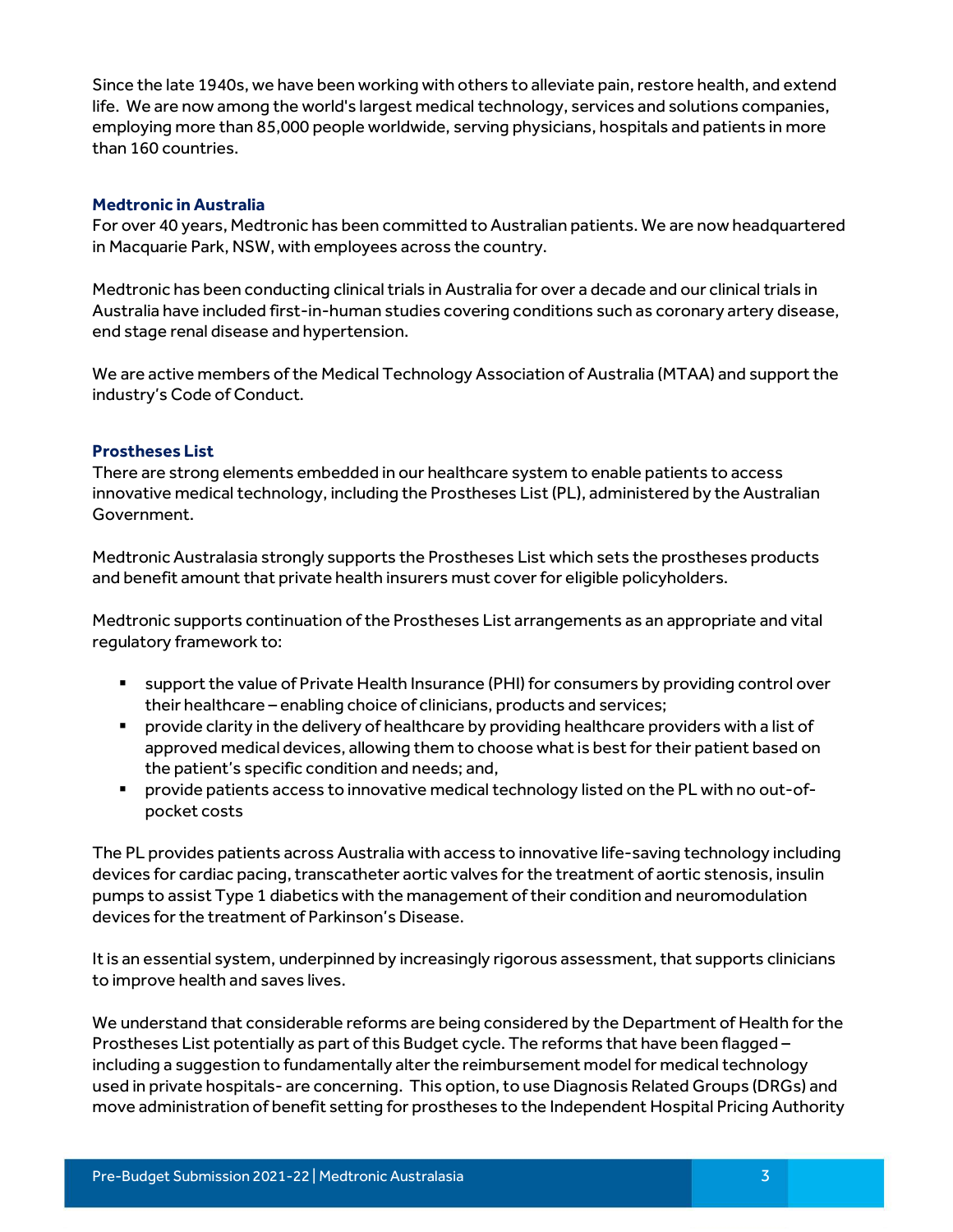(IHPA), represents significant change to the PL which will further erode the value proposition of private health insurance as innovative medical technology becomes less accessible. The value proposition will be weakened as it will also erode patient access, eliminate clinician and patient choice and reduce innovation and patient access to these technologies.

It is noted that the Government's objectives for PHI reform are to promote affordability, quality, sustainability and greater choice for consumers [2020-21 Portfolio Budget Statements – Budget Related Paper No. 1.7 – Health Portfolio]. Any reforms that do not achieve these objectives should be rejected.

Access to a full range of medical technology is the most valuable component of a private health insurance policy. This consistency of access for all stakeholders and guarantee of choice of medical device for patients and doctors is enabled by the Prostheses List and its processes to list medical devices.

Medtronic agrees that some reform could help improve the operation of the PL to ensure it continues to enable choice, innovation and access and will outline a plan for improving the PL in our submission to the Department of Health's consultation. We are happy to work constructively with all relevant stakeholders to ensure the system works for patients, but the Government cannot risk the unintended consequences of the significant reform it is considering.

Piecemeal approaches to healthcare reform often only shift problems from one budget outcome to another without looking at the longer-term implications. When it comes to consideration of reforms to the PL, we ask that these be measured, and implemented through constructive dialogue with all relevant stakeholders.

#### Private Health Insurance Reform

Medtronic understands that the Government, as part of the forthcoming Budget, is also considering additional measures to address the continued decline in private hospital cover in Australia, particularly by younger Australians.

Given the intent and operation of the PL in providing access to prostheses for private patients to ensure access to vital life-saving technology, the future of innovative medical technology and how patients in Australia access it needs to be assured through any PHI reform.

We support private hospitals as a key component of our health system and the choice they provide to Australians in relation to their healthcare.

Afterall, it is the medical technology sector that has made the biggest contribution to-date to help ensure the long-term sustainability of private health insurance in Australia through successive price reductions.

In 2017, the MTAA signed the Affordability of Medical Devices Agreement with the Australian Government. Over \$1.5 billion in savings will be delivered to private health insurers through the Prostheses List over the life of the agreement. As part of this agreement, medical devices have undergone four price cuts in four years.

The medical technology industry's contribution to PHI sustainability through these cuts is significant, and unmatched.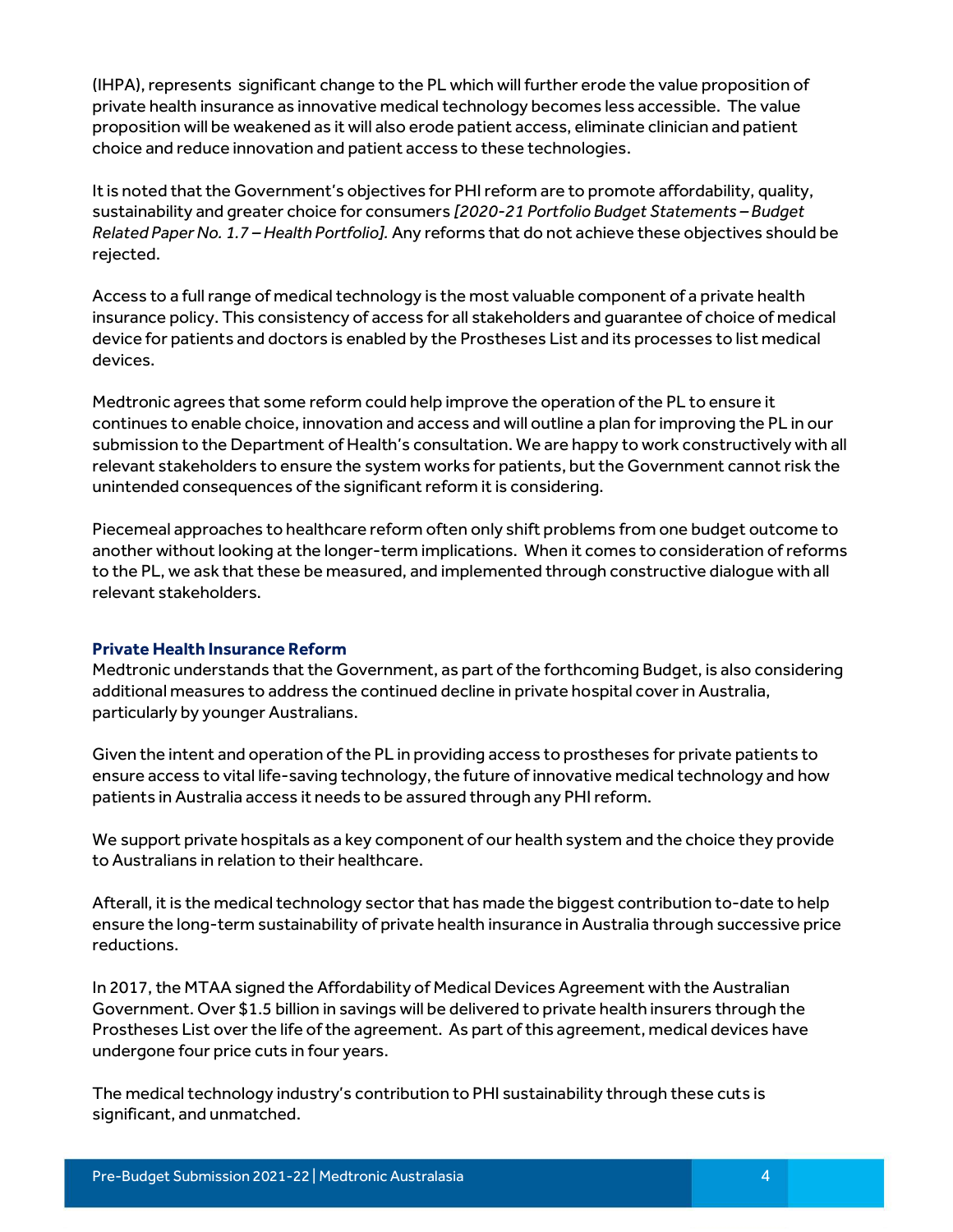Medical technology is not a problem for the attractiveness of private health insurance. Rather, access to a broad range of innovative medical technology through the Prostheses List, strongly adds to the value proposition of PHI. It is important that the underlying views of consumers about the value of PHI membership are understood. Stifling innovation and reducing access to medical technology will not address the broader public policy challenges of ensuring a sustainable and attractive PHI system.

The Treasury may be interested in a report released by the Medical Technology Association of Australia in 2019 on a range of options that would support long-term PHI sustainability. This report 'Keeping Premiums Low: Towards a sustainable private healthcare system' identifies four key pathways to reduce private health insurance premiums and ensure a sustainable pathway for the private health system in Australia.

- Whilst Australia's overall healthcare expenditure rose 4.9% per year in the five years to 2019, costs in the private health system rose even faster, with premium revenue up 5.9% per year.
- Medical devices have not been a key driver of growing costs and will continue to play a minor role in the cost landscape.
- Medical devices represent only one tenth of private health insurance benefits paid? and 9% of premium revenue growth since FY2013, with growth in device benefits driven entirely by demand.
- Genuine reforms that improve operating efficiency of private health insurers, reduce admissions, improve models of care and increase the focus on evidence-based medicine could reduce private health insurance premiums by up to nearly \$1billion by 2022 – a nearly 20% reduction in the increase in premiums over this period.

The report is available via: https://alphabeta.com/our-research/keeping-premiums-low-towardsa-sustainable-private-healthcare-system/

# Preservation of Continuous Glucose Monitoring (CGM) for people 21 years and under

Diabetes is a chronic condition that can impact the quality of life of patients. There are both direct and indirect costs across the health system in managing diabetes, as well as broader economic impacts. $^{\rm 1}$ 

Diabetes technology relieves a patient's burden of disease. Diabetes technology is life-saving and life-transforming.

Continuous Glucose Monitoring (CGM) is an advanced method to check glucose levels in real-time or monitor blood sugar levels over a period of time. Where a blood glucose meter provides a snapshot of the glucose level at a single moment in time, a CGM system reads glucose levels frequently, i.e. every 5 minutes, allowing for a more accurate view of glucose trends. For people using multiple daily insulin injections (MDI), CGM monitors glucose levels during the day and evening and alerts the user to highs and lows before they happen. An insulin pump delivery system combined with a CGM can enable the pump to adjust the basal insulin every 5 minutes based on the CGM

<sup>1</sup> Magliano, D, et al, The productivity burden of diabetes at a population level, American Diabetes Association, 2018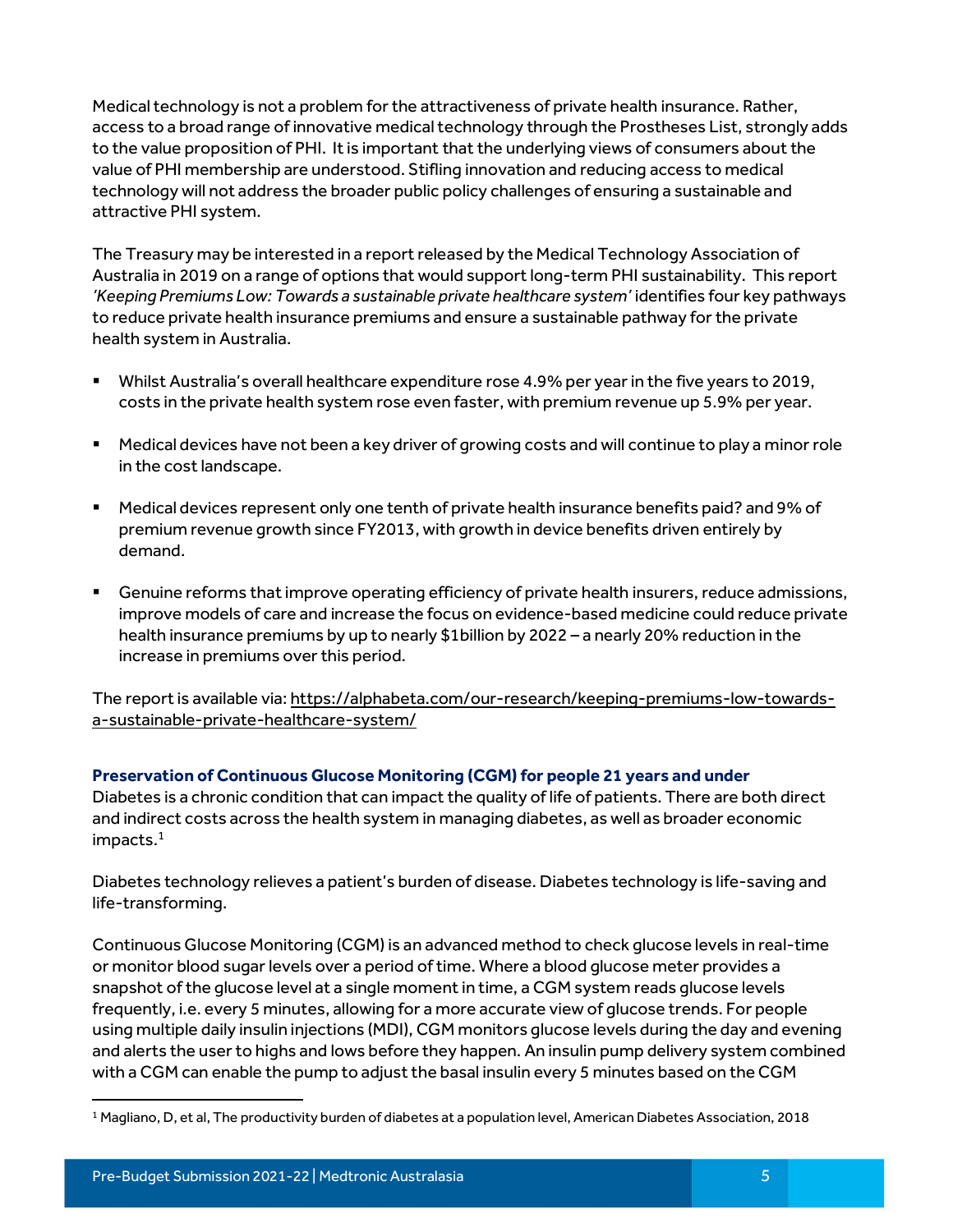readings and constantly self-adjusts to keep blood sugar levels in the normal range, relieving patients of this burden.

Diabetes technology, such as integrated insulin pumps and continuous glucose monitoring, has made the clinical management of Type 1 Diabetes (T1D) easier, improving quality of life and glycaemic control. It is also likely to be cost-effective in the Australian setting, compared to multiple daily injections.<sup>2</sup>

In 2017, the Government announced that people with Type 1 Diabetes aged 21 years or under would be eligible for access to funded Continuous Glucose Monitoring (CGM) technology.

As part of the ongoing CGM initiative, we recommend the Government commit to the extension of the budget measure to ensure patients with Type 1 Diabetes aged 21 years and under continue to access CGM technology to assist in the management of their condition.

Medtronic has previously noted our support for an assessment of the clinical and cost effectiveness of diabetes technology.

# Stroke

Stroke is a major cause of prolonged neurologic disability in adults and has significant clinical and cost burdens. Improved management of patients during the acute phase of stroke treatment can save patients' lives and help to reduce both the clinical and cost burden of stroke.

A recent report, 'The economic impact of Stroke in Australia, 2020,' published by the Stroke Foundation and Deloitte Access Economics, highlights the burden of stroke in Australia – on patients, the health system and productivity.

This report estimates that in 2020, the economic cost of stroke was \$6.2 billion, with an additional \$26 billion in lost wellbeing as a result of long-term disability and premature death. It found that the Australian Government bore the bulk of the financial and economic burden of stroke in 2020 (\$2.5 billion or  $40\%$ ).<sup>3</sup>

The report also notes that regional and rural Australians are as much as 17% more likely to experience stroke and have poorer health outcomes as a result of limited access to "wellestablished" standard stroke treatments, and that more than 80% of strokes in Australia are preventable by managing modifiable risk factors such as hypertension, overweight and obesity.

Mechanical (or endovascular) thrombectomy (MT), also known as endovascular clot retrieval, is a highly specialised and time-critical treatment for ischaemic stroke. It is a minimally invasive and highly effective treatment that reduces the occurrence of disability and death. A number of

<sup>2</sup> Pickup JC, Sutton AJ. Severe hypoglycaemia and glycaemic control in Type 1 diabetes: meta-analysis of multiple daily insulin injections compared with continuous subcutaneous insulin infusion. Diabet Med. 2008 25(7):765-74 Pease et al The Efficacy of Technology in Type 1 Diabetes: A Systematic Review, Network Meta-analysis, and Narrative Synthesis. Diabetes Technol Ther. 2020 May;22(5):411-421.

Pease A, et al. Cost-effectiveness of health technologies in adults with type 1 diabetes: a systematic review and narrative synthesis. Systematic Reviews. 2020 Aug;9(1):171.

<sup>&</sup>lt;sup>3</sup> Stroke Foundation and Deloitte Access Economics, *The economic impact of stroke in Australia, 2020*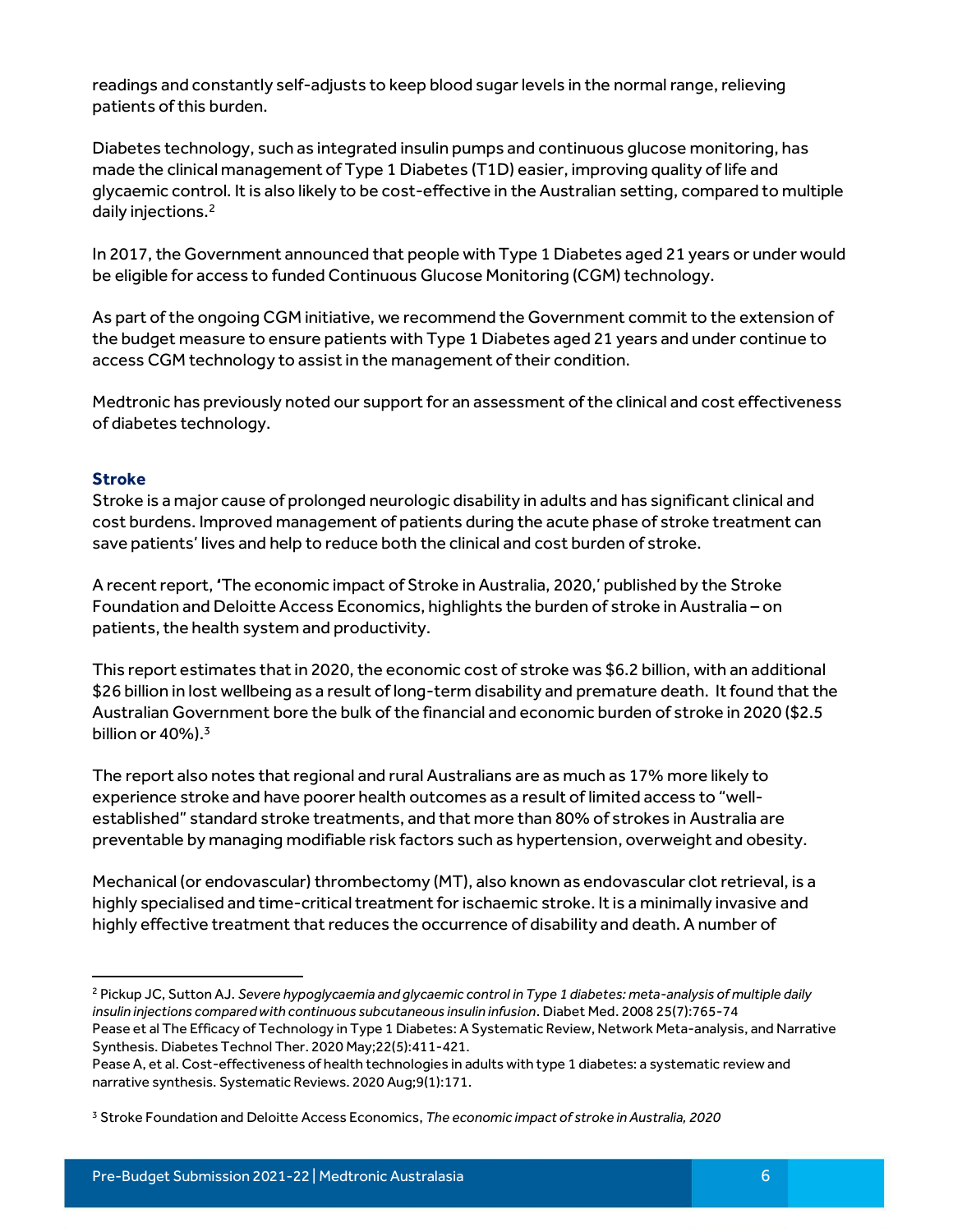randomised controlled trials (RCTs)<sup>4</sup> have demonstrated a significant clinical benefit and improvement in functional outcomes in patients treated with MT in comparison to those treated with usual care (thrombolytic or anti-thrombotic therapy). MT as a treatment for large vessel occlusion can even be suitable for selected patients up to 24 hours after symptom onset. (Point out if this is longer than the period within thrombolysis can be started)

This technology is revolutionising stroke treatment around the world, but more needs to be done to ensure eligible patients are diagnosed and treated in a timely way in Australia.

As the report notes, Australia has led the way in proving the benefits and safety of endovascular clot retrieval, but currently only 3% of strokes in Australia are treated via endovascular thrombectomy<sup>5</sup>, despite a 2013 Australian based population study suggesting that 7-13% of ischaemic strokes are eligible to receive MT.<sup>6</sup>

Deloitte Access Economics also modelled in the stroke report the impact of an increase in the number of stroke patients receiving endovascular thrombectomy from 3% to 10% of patients nationally, finding that:

- **Increased rates of endovascular thrombectomy is likely to lead to almost 70 fewer deaths at** 3-months, extending to 135 deaths over 5 years due to improved stroke outcomes.
- The potential savings from meeting this benchmark in 2020 were estimated to be \$454.2 million over 5 years (in Net Present Value terms).

In 2017, assessment by the Medical Services Advisory Committee (MSAC) found mechanical thrombectomy to be a cost-effective treatment for acute ischaemic stroke, due to reduced length of hospital stay and lower rehabilitation and long term follow up costs. MSAC recommended that the therapy be publicly funded, and that the Department of Health and Prostheses List Advisory Committee explore ways to address the device funding barrier for privately insured patients. Despite this clear recommendation, there has been no decision made regarding including devices required for Mechanical Thrombectomy on Part C of the Prostheses List. Medical technology evolves at a rapid pace and, unlike pharmaceuticals, devices often have short life cycles, with iterations (on average) every two years. Medtronic technology for mechanical thrombectomy has been available in Australia since 2012. Previous iterations have since been phased out with the fourth-generation device now available. None of these devices have been listed.

We urge the Government to act on MSAC's recommendation and the broader findings of 'The economic impact of Stroke in Australia' and consider the broader benefits of improvement in stroke prevention and treatment.

<sup>4</sup> Berkhemer O a., Fransen PSS, Beumer D, et al. A Randomized Trial of Intraarterial Treatment for Acute Ischemic Stroke. N Engl J Med. 2014:141217070022009. doi:10.1056/NEJMoa1411587

Goyal M, Demchuk AM, Menon BK, et al. Randomized Assessment of Rapid Endovascular Treatment of Ischemic Stroke. N Engl J Med. 2015:1–12. doi:10.1056/NEJMoa1414905.

<sup>4</sup> Campbell B, Mitchell P, Kleinig H, et al. Endovascular Therapy for Ischemic Stroke with Perfusion-Imaging Selection. 2015:1–10. doi:10.1056/NEJMoa1414792.

<sup>4</sup> Jovin TG, Chamorro A, Cobo E, et al. Thrombectomy within 8 Hours after Symptom Onset in Ischemic Stroke. N Engl J Med. 2015:150417035025009. doi:10.1056/NEJMoa1503780.

<sup>4</sup> Saver J, Goyal M, Bonafe A, et al. Stent-Retriever Thrombectomy after Intravenous t-PA vs. t-PA Alone in Stroke. 2015:1–11. doi:10.1056/NEJMoa1415061

<sup>&</sup>lt;sup>5</sup> Stroke Foundation and Deloitte Access Economics, The economic impact of stroke in Australia, 2020

<sup>6</sup> Chia, N. (et al), Determining the Number of Ischemic Strokes Potentially Eligible for Endovascular Thrombectomy, Stroke. 2016;47:1377–1380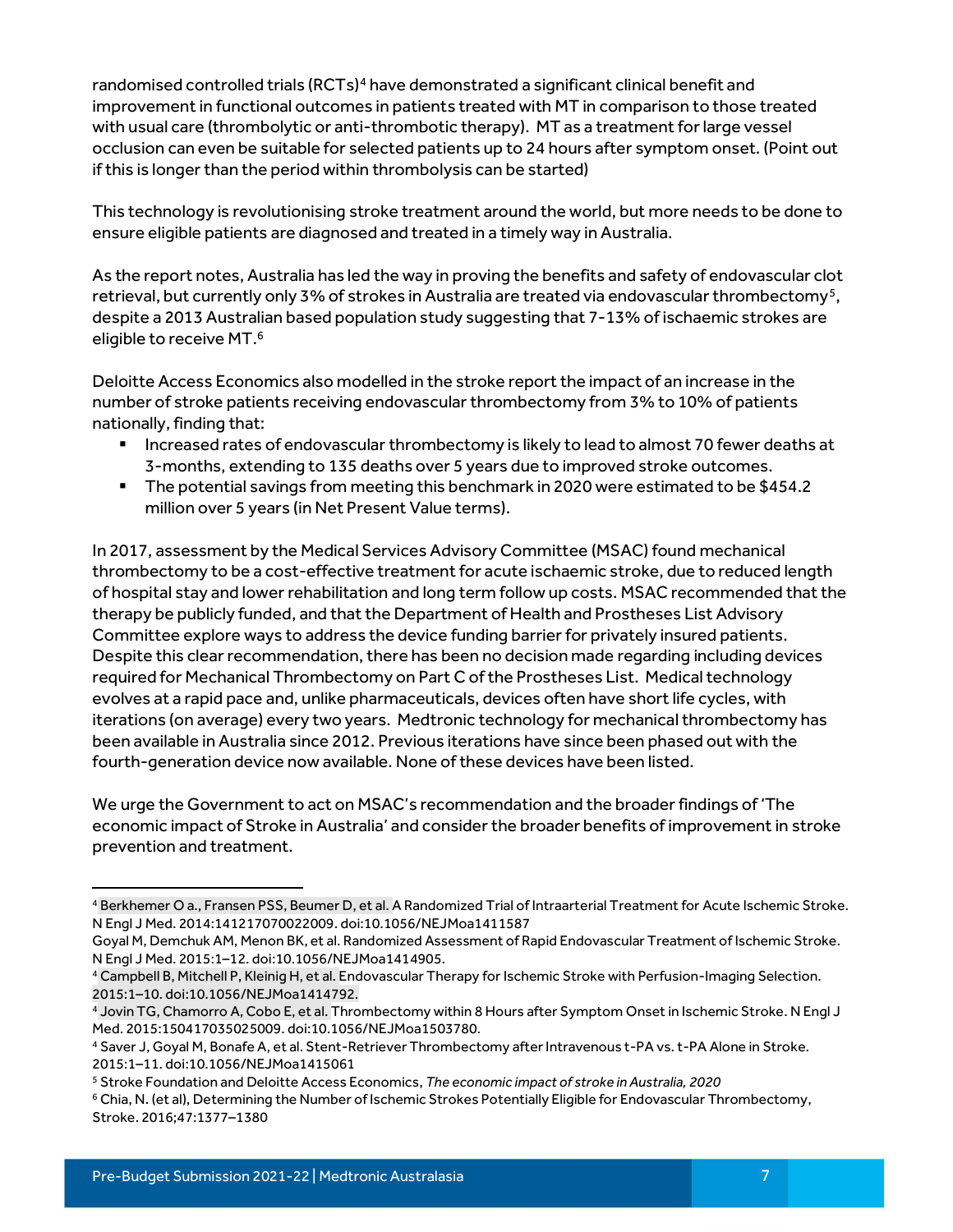# **Telehealth**

As the Minister for Health has noted, telehealth will be one of the enduring legacies of 2020. Medtronic looks forward to seeing telehealth-delivered healthcare for all embedded into the healthcare system post 31 March 2021.

The telehealth measures introduced by the Government in response to COVID-19 have had a positive impact on many patient groups, particularly patients with chronic conditions or with an implantable device.

We welcome ongoing support for telehealth in the Budget and the importance of telehealth for chronic disease management, such as for Type 1 diabetes patients, and for patients with implantable technology such as those with chronic cardiac conditions.

To truly ensure the long-term effectiveness of telehealth measures in patient care, it would be beneficial to examine their interaction with other parts of the reimbursement pathway.

For instance, remote monitoring for cardiac patients is now standard of care and results in better clinical outcomes for patients as any event is detected sooner, allowing for appropriate interventions earlier. It also results in greater efficiency for both patients and healthcare professionals (HCP), especially for patients in rural and regional areas. However, the level of reimbursement for annual remote monitoring of a cardiac patient is inadequate in terms of the time required by the HCP for patient management.

Looking at the benefits or potential benefits of telehealth, as well as opportunities to expand the delivery of services through the lens of the patient journey would assist in ensuring that reimbursement frameworks enhance outcomes.

#### Value Based Healthcare

Around the world, healthcare providers, governments, and payers are under intense pressure to improve patient outcomes while reducing costs. We believe the solution lies in a transition to valuebased healthcare (VBHC).

Medtronic defines VBHC as an effort to develop and deploy products, services and integrated solutions that improve patient outcomes per dollar spent in the healthcare system. This is achieved by putting the patient at the centre of care by measuring value in terms of long-term patient outcomes rather than short-term transactions.

A more coordinated, connected network where technology empowers providers to deliver better care to patients throughout their health journey and where outcomes that matter to patients are prioritised relative to the cost, is needed. The patient must be at the centre of care. But what can this look like? For patients undergoing a complex procedure, this might mean therapy optimisation that protects them from harmful complications and readmissions. In common surgeries that have a wide variance in outcomes, such as hip and knee replacements, this could mean grouping services for patients and physicians throughout the entire episode of care to ensure consistent and positive results. And for people with chronic diseases, this entails collaboration with patients and their clinicians to best manage the condition.

Around the world, Medtronic has partnered to deliver innovative, patient-focused VBHC projects where we share accountability for patient outcomes. These projects demonstrate not only our